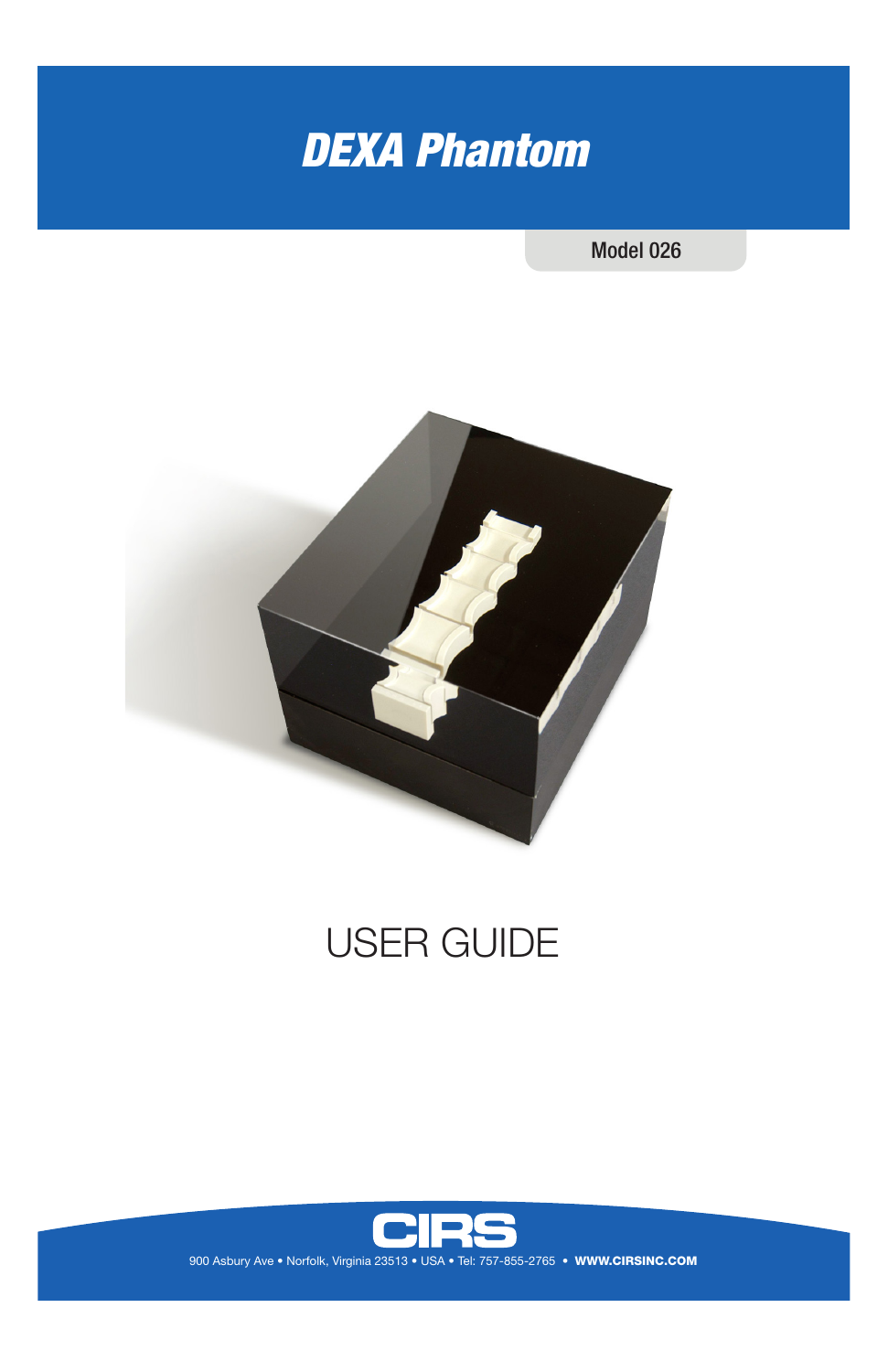## *OVERVIEW*

BioClinica's "Bona Fide Phantom" (BFP)<sup>1</sup>, is a quality control tool for Dual-Energy X-ray Absorptiometry (DEXA) instruments, which features an acrylic-embedded calcium hydroxyapatite (CHA) step-wedge. Advanced design features make it the best choice for assessing DEXA instrument stability. You can successfully use the BFP on all mainstream DEXA instruments.

The BFP offers a range of densities (0.7 - 1.5 g/cm<sup>2</sup>), to verify instrument function over the clinically relevant range, not just at a single, "healthy" bone mineral density (BMD). Linearity of BMD over the clinically range is critical for full instrument evaluation. The phantom uses a CHA insert for direct assessment of bone density accuracy. The CHA insert is compliant with FDA guidelines for cross-calibration phantoms for clinical trials.

The BFP is cast in acrylic and comes with its own carry case for easy handling. The tote remains on the phantom during scanning and does not affect BMD readings, allowing rapid placement and removal for the phantom from the bed. A flight case is available as an option.



# *SPECIFICATIONS*

Note: The various DXA scanner manufacturers have developed and published cross-calibration formulas for use in data comparison. Data provided in g/cm2 . See References.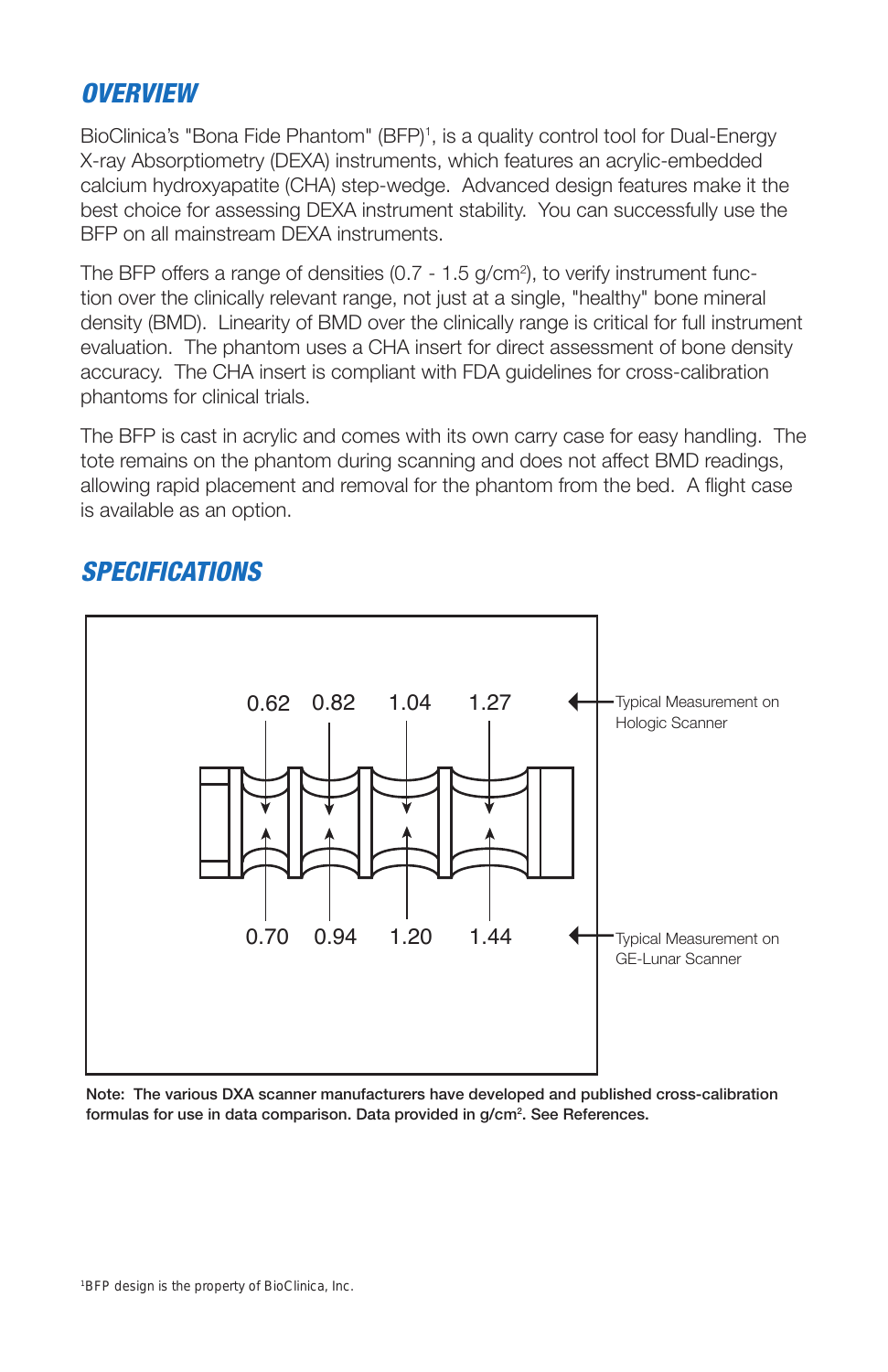| <b>OVERALL DIMENSIONS</b> | 22 cm x 19 cm x 15 cm<br>$(8.7" \times 7.5" \times 6")$                                      |  |
|---------------------------|----------------------------------------------------------------------------------------------|--|
| <b>WFIGHT</b>             | 17 $\mathsf{I}\mathsf{bs}$ .<br>$(6.3 \text{ ka})$                                           |  |
| <b>MATERIALS</b>          | <b>ACRYLIC EMBEDDED</b><br>Calcium Hydroxyapatite                                            |  |
|                           | <b>SOFT TISSUE ANALOG</b><br>Approximately 25 % Fat                                          |  |
|                           | <b>BMD RANGE</b><br>0.7 to 1.5 $g/cm^2$ (GE-Lunar)<br>0.6 to 1.2 g/cm <sup>2</sup> (Hologic) |  |

#### **MODEL 026 INCLUDES**

| 0TY | <b>COMPONENT DESCRIPTION</b> |  |
|-----|------------------------------|--|
|     | <b>DEXA Phantom</b>          |  |
|     | User Guide                   |  |
|     | <b>Carrying Case</b>         |  |
|     | 60 Month Warranty            |  |

#### **OPTIONAL ACCESSORIES**

| <b>COMPONENT DESCRIPTION</b> |  |
|------------------------------|--|
| <b>Flight Case</b>           |  |

# *USE OF THE PHANTOM*

- Phantom should be used to fulfill QC requirements outlined by users DEXA system.
- Phantom may remain in the provided tote during scans to allow for rapid placement and removal.

# *CARE AND HANDLING*

Do not use any solvent or solvent based products to clean your phantom. Use mild soap and water to clean as needed.

#### Publication references:

- 1. Pearson D, Cawte SA, Green DJ. A comparison of phantoms for cross-calibration of lumbar spine DXA. Osteoporos Int. 2002;13(12):948-54.
- 2. Jackson, S.A., Miller CG. Choice of Cross Calibration Phantom for DXA of the Lumbar Spine and Total Hip.